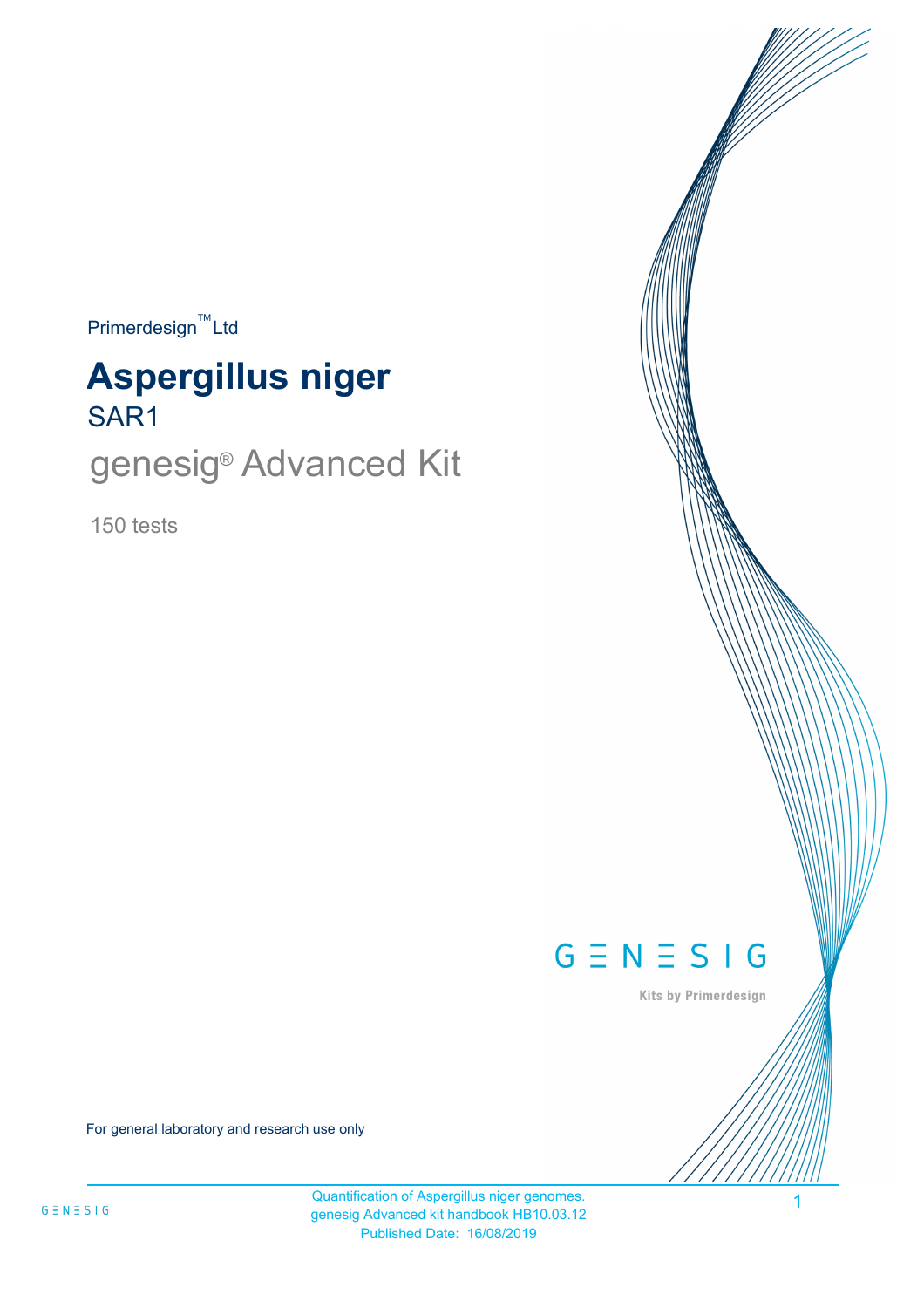## Introduction to Aspergillus niger

Aspergillus niger is a haploid filamentous fungi that is widely exploited by the fermentation industry in the production of enzymes and organic acids, in particular citric acid.

A.niger have a genome approximately 35 Mb in size that is divided into eight chromosomes/linkage groups which are 3.5-6.6 Mb and encode 13,000 genes, of which 8000 -8500 have functional roles.

A.niger form white or yellow felt-like colonies which are covered by dark asexually produced fungal spores. The fungi are approximately 900-1600 µm in length and contain globular vesicles 40-60µm in diameter.

The fungi is ubiquitous and has been found in a wide variety of environments including soil, plant debri, dust and paint. A.niger particularly favours warmer climates in the wider environment and stored foods. It's characteristic black spores protect the fungus from sunlight and UV irradiation, A.niger is often isolated from sun-dried vine fruits.

A.niger is capable of causing human disease, however it is significantly less likely than other Aspergillus species. Aspergillosis is a lung disease caused by aspergillus infection, this occurs more frequently in horticultural workers than the general population and is often caused by inhalation of Aspergillus spores found in peat dust . A.niger is a common cause of fungal ear infections.

Real-time PCR can be used to quickly and accurately detect Aspergillus niger.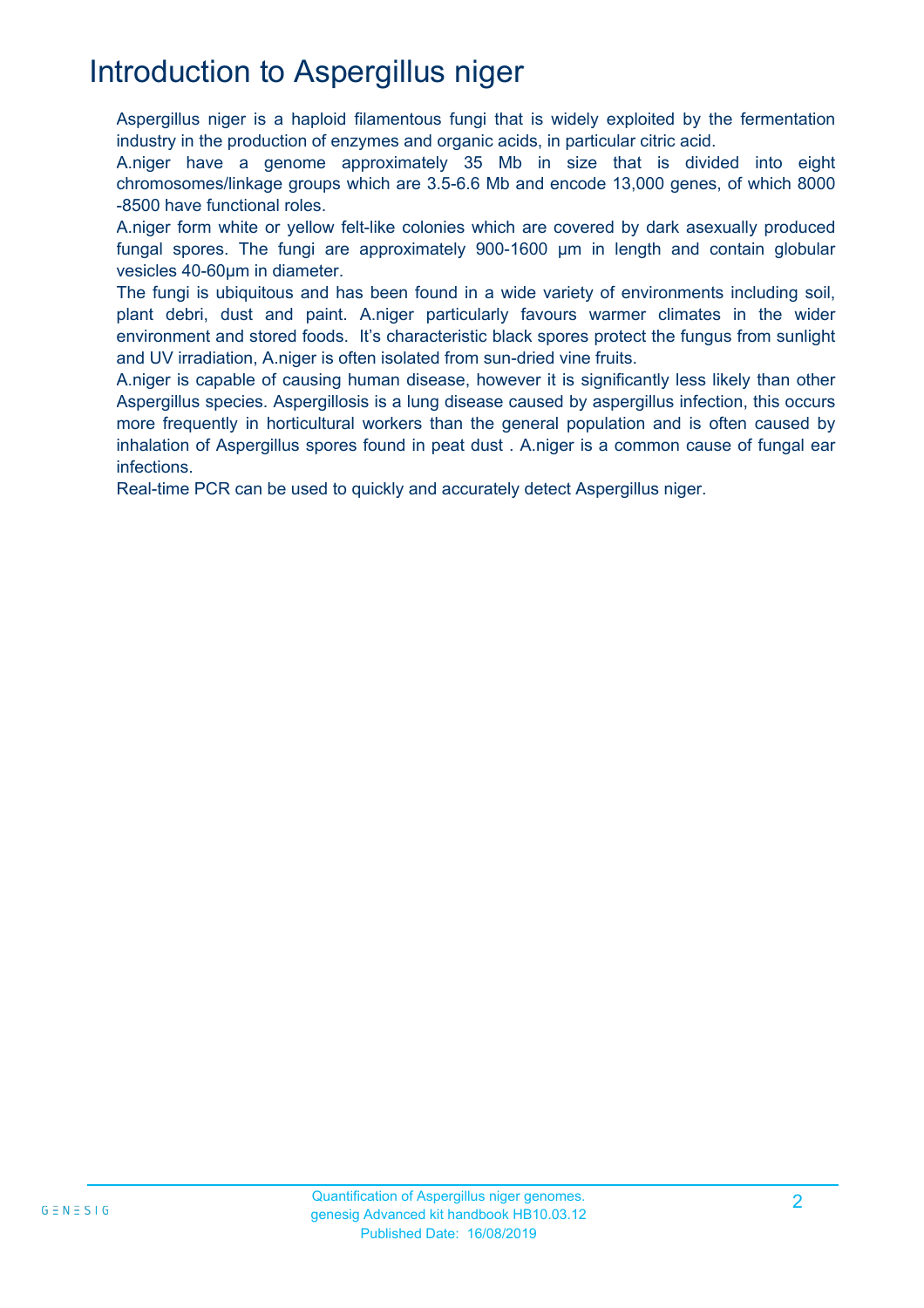# **Specificity**

Assays are designed to specifically detect the query target(s) at the >95% homology and identity level in sillico and to prevent detection of any off-target sequences (unless specified).

All of our assay designs are periodically reviewed in order to keep up to date with newly available sequence information.

If you require further information, or have a specific question about the detection profile of this kit then please send an e.mail to enquiry@primerdesign.co.uk and our bioinformatics team will answer your question.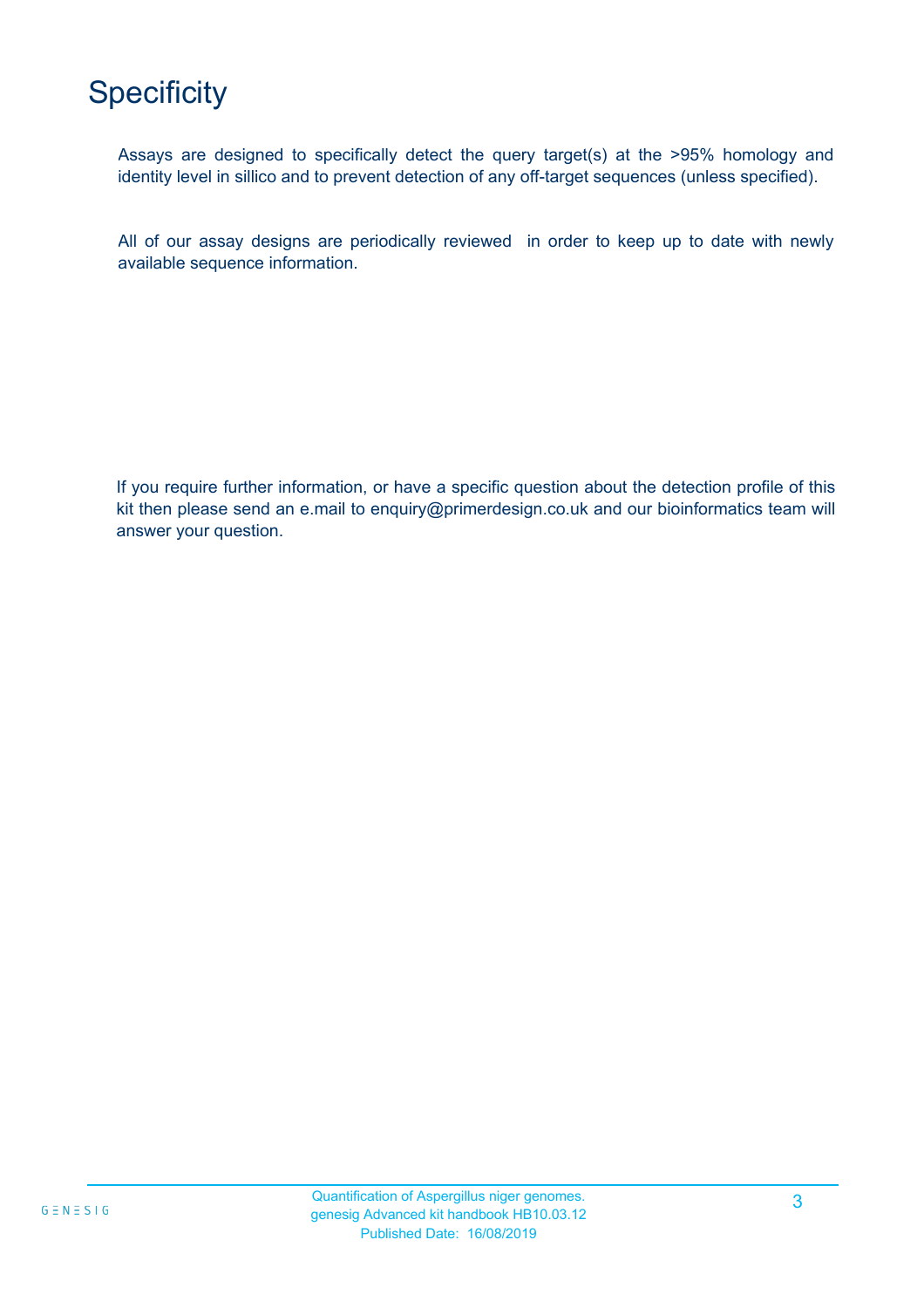### Kit contents

- **A.niger specific primer/probe mix (150 reactions BROWN)** FAM labelled
- **A.niger positive control template (for Standard curve RED)**
- **Internal extraction control primer/probe mix (150 reactions BROWN)** VIC labelled as standard
- **Internal extraction control DNA (150 reactions BLUE)**
- **Endogenous control primer/probe mix (150 reactions BROWN)** FAM labelled
- **RNase/DNase free water (WHITE)** for resuspension of primer/probe mixes
- **Template preparation buffer (YELLOW)** for resuspension of internal control template, positive control template and standard curve preparation

### Reagents and equipment to be supplied by the user

#### **Real-time PCR Instrument**

#### **Extraction kit**

This kit is recommended for use with genesig Easy DNA/RNA extraction kit. However, it is designed to work well with all processes that yield high quality RNA and DNA with minimal PCR inhibitors.

#### **oasig**TM **lyophilised or Precision**®**PLUS 2X qPCR Master Mix**

This kit is intended for use with oasig or PrecisionPLUS 2X qPCR Master Mix.

**Pipettors and Tips**

**Vortex and centrifuge**

**Thin walled 1.5 ml PCR reaction tubes**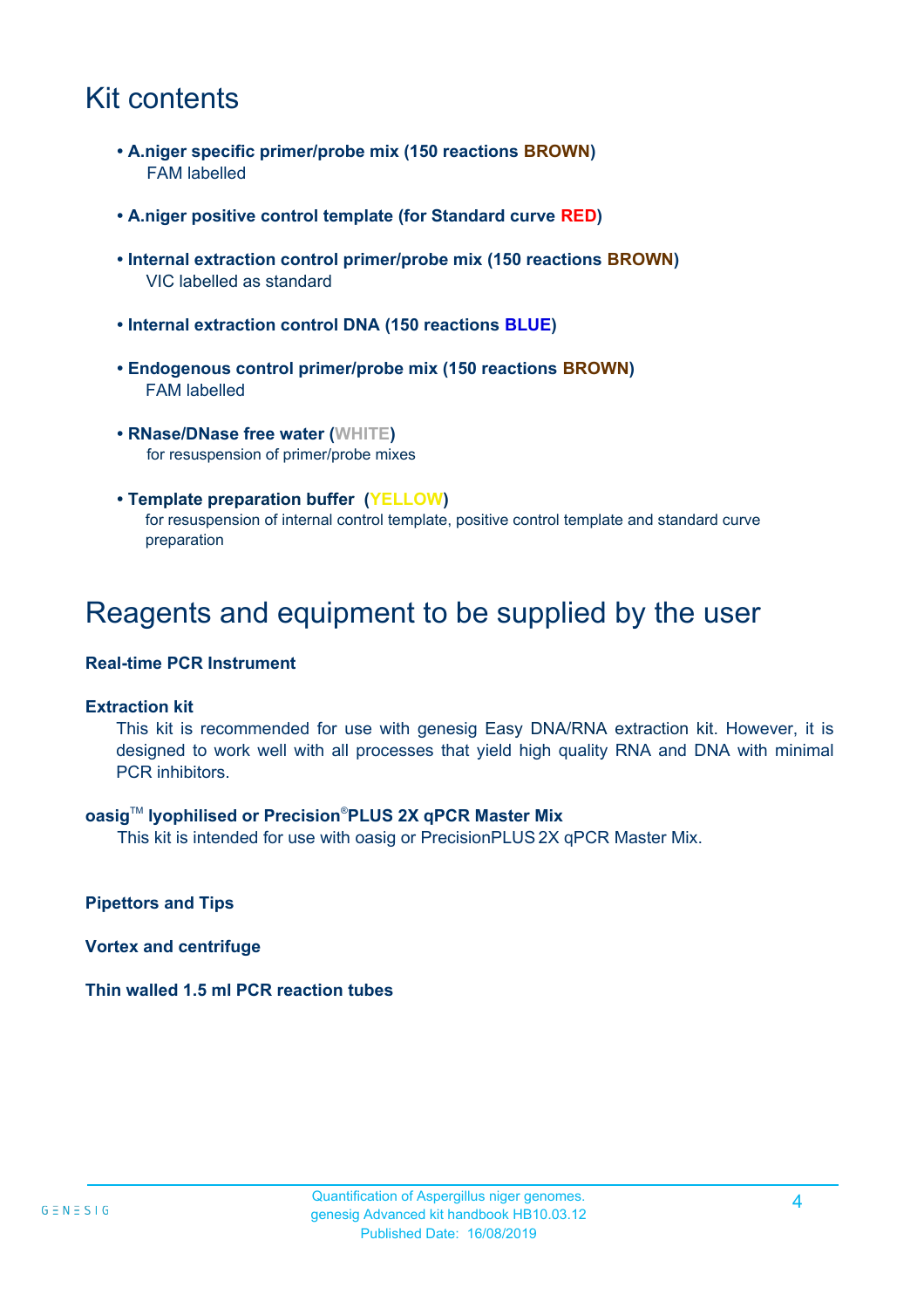### Kit storage and stability

This kit is stable at room temperature but should be stored at -20ºC on arrival. Once the lyophilised components have been resuspended they should not be exposed to temperatures above -20°C for longer than 30 minutes at a time and unnecessary repeated freeze/thawing should be avoided. The kit is stable for six months from the date of resuspension under these circumstances.

If a standard curve dilution series is prepared this can be stored frozen for an extended period. If you see any degradation in this serial dilution a fresh standard curve can be prepared from the positive control.

Primerdesign does not recommend using the kit after the expiry date stated on the pack.

### Suitable sample material

All kinds of sample material suited for PCR amplification can be used. Please ensure the samples are suitable in terms of purity, concentration, and DNA integrity (An internal PCR control is supplied to test for non specific PCR inhibitors). Always run at least one negative control with the samples. To prepare a negative-control, replace the template DNA sample with RNase/DNase free water.

### Dynamic range of test

Under optimal PCR conditions genesig A.niger detection kits have very high priming efficiencies of >90% and can detect less than 100 copies of target template.

### Notices and disclaimers

This product is developed, designed and sold for research purposes only. It is not intended for human diagnostic or drug purposes or to be administered to humans unless clearly expressed for that purpose by the Food and Drug Administration in the USA or the appropriate regulatory authorities in the country of use. During the warranty period Primerdesign genesig detection kits allow precise and reproducible data recovery combined with excellent sensitivity. For data obtained by violation to the general GLP guidelines and the manufacturer's recommendations the right to claim under guarantee is expired. PCR is a proprietary technology covered by several US and foreign patents. These patents are owned by Roche Molecular Systems Inc. and have been sub-licensed by PE Corporation in certain fields. Depending on your specific application you may need a license from Roche or PE to practice PCR. Additional information on purchasing licenses to practice the PCR process may be obtained by contacting the Director of Licensing at Roche Molecular Systems, 1145 Atlantic Avenue, Alameda, CA 94501 or Applied Biosystems business group of the Applera Corporation, 850 Lincoln Centre Drive, Foster City, CA 94404. In addition, the 5' nuclease assay and other homogeneous amplification methods used in connection with the PCR process may be covered by U.S. Patents 5,210,015 and 5,487,972, owned by Roche Molecular Systems, Inc, and by U.S. Patent 5,538,848, owned by The Perkin-Elmer Corporation.

## **Trademarks**

Primerdesign™ is a trademark of Primerdesign Ltd.

genesig $^\circledR$  is a registered trademark of Primerdesign Ltd.

The PCR process is covered by US Patents 4,683,195, and 4,683,202 and foreign equivalents owned by Hoffmann-La Roche AG. BI, ABI PRISM® GeneAmp® and MicroAmp® are registered trademarks of the Applera Genomics (Applied Biosystems Corporation). BIOMEK® is a registered trademark of Beckman Instruments, Inc.; iCycler™ is a registered trademark of Bio-Rad Laboratories, Rotor-Gene is a trademark of Corbett Research. LightCycler™ is a registered trademark of the Idaho Technology Inc. GeneAmp®, TaqMan® and AmpliTaqGold® are registered trademarks of Roche Molecular Systems, Inc., The purchase of the Primerdesign™ reagents cannot be construed as an authorization or implicit license to practice PCR under any patents held by Hoffmann-LaRoche Inc.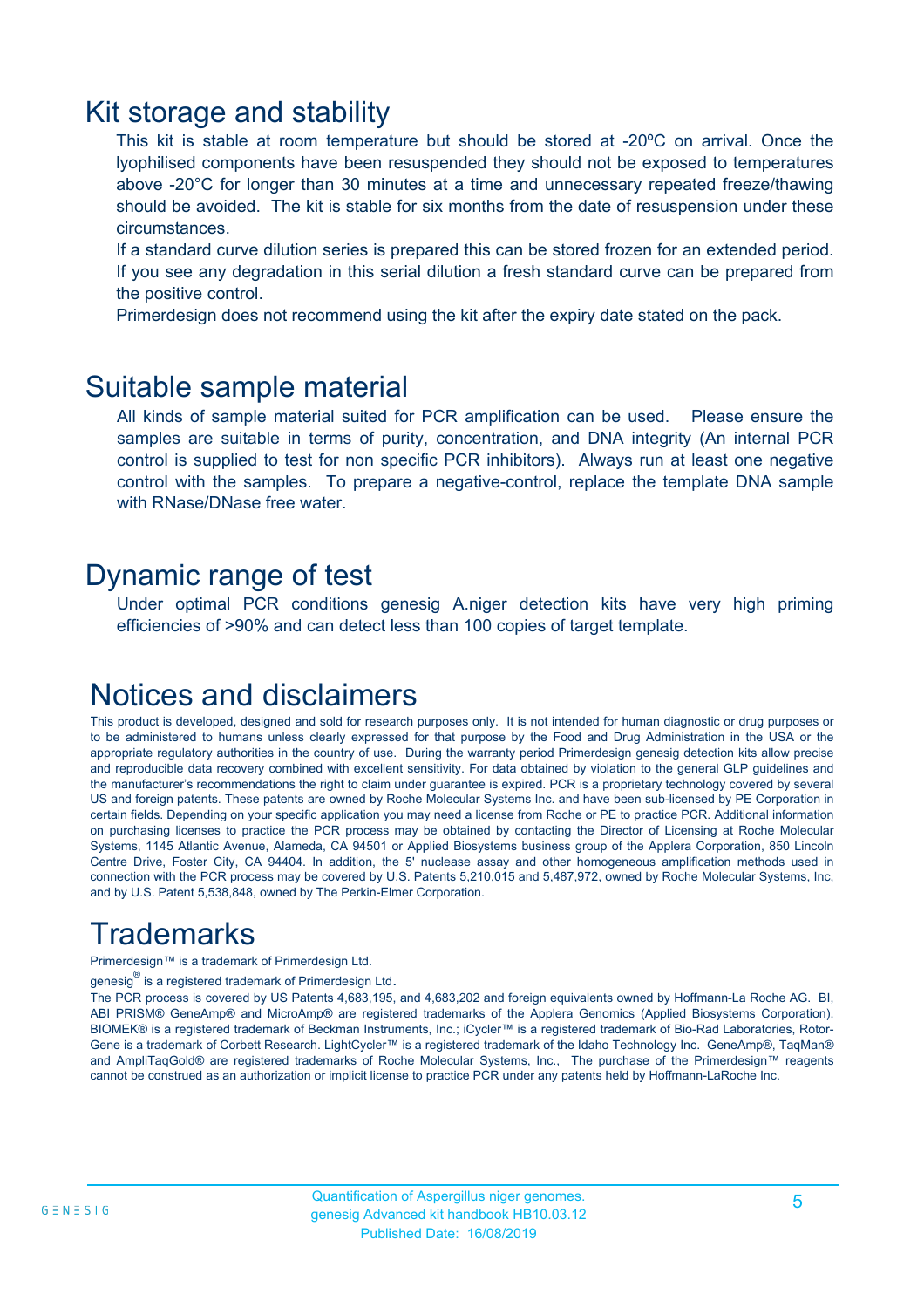### Principles of the test

#### **Real-time PCR**

A A.niger specific primer and probe mix is provided and this can be detected through the FAM channel.

The primer and probe mix provided exploits the so-called TaqMan® principle. During PCR amplification, forward and reverse primers hybridize to the A.niger DNA. A fluorogenic probe is included in the same reaction mixture which consists of a DNA probe labeled with a 5`-dye and a 3`-quencher. During PCR amplification, the probe is cleaved and the reporter dye and quencher are separated. The resulting increase in fluorescence can be detected on a range of qPCR platforms.

#### **Positive control**

For copy number determination and as a positive control for the PCR set up, the kit contains a positive control template. This can be used to generate a standard curve of A.niger copy number / Cq value. Alternatively the positive control can be used at a single dilution where full quantitative analysis of the samples is not required. Each time the kit is used, at least one positive control reaction must be included in the run. A positive result indicates that the primers and probes for detecting the target A.niger gene worked properly in that particular experimental scenario. If a negative result is obtained the test results are invalid and must be repeated. Care should be taken to ensure that the positive control does not contaminate any other kit component which would lead to false-positive results. This can be achieved by handling this component in a Post PCR environment. Care should also be taken to avoid cross-contamination of other samples when adding the positive control to the run. This can be avoided by sealing all other samples and negative controls before pipetting the positive control into the positive control well.

#### **Negative control**

To validate any positive findings a negative control reaction should be included every time the kit is used. For this reaction the RNase/DNase free water should be used instead of template. A negative result indicates that the reagents have not become contaminated while setting up the run.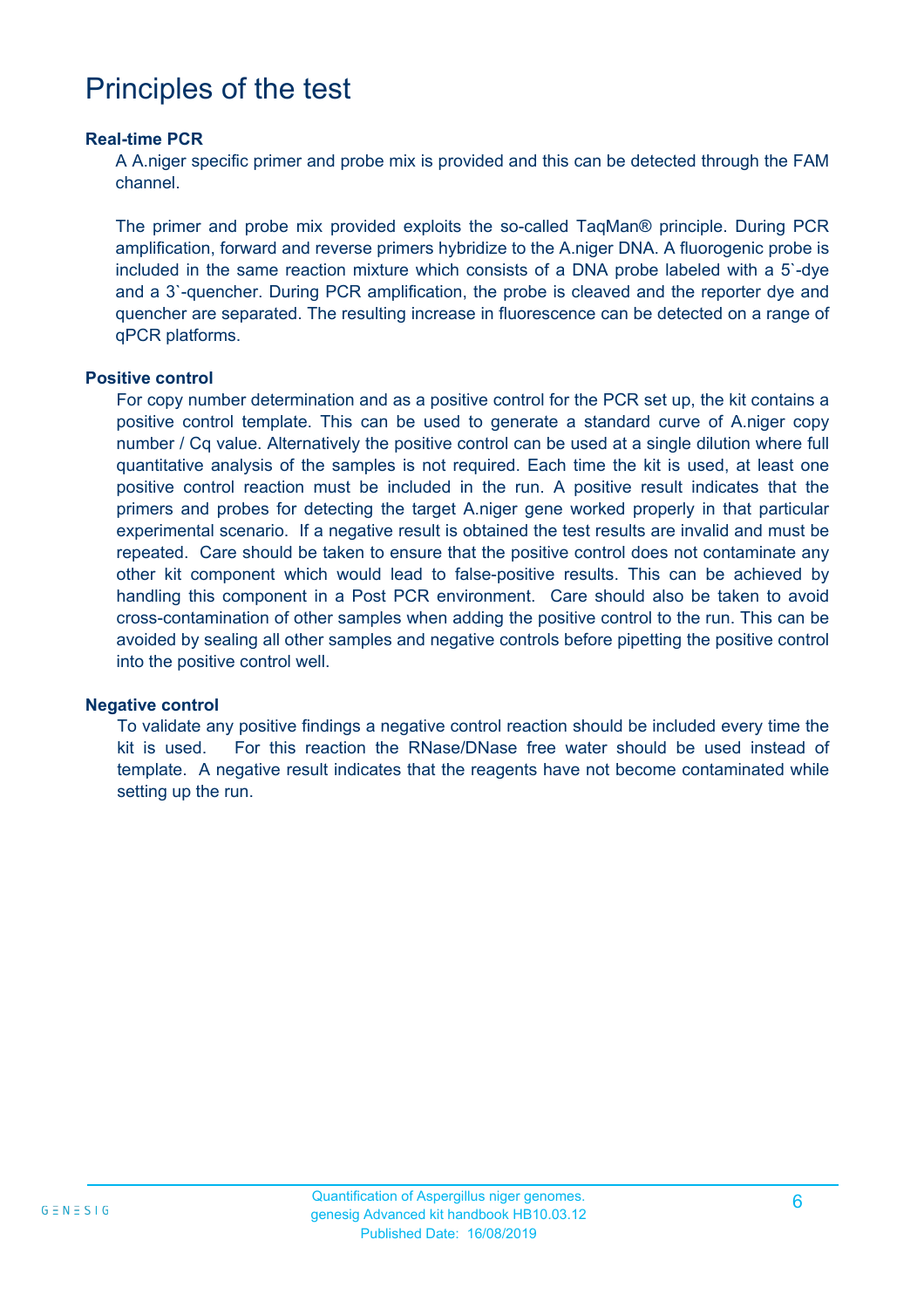#### **Internal DNA extraction control**

When performing DNA extraction, it is often advantageous to have an exogenous source of DNA template that is spiked into the lysis buffer. This control DNA is then co-purified with the sample DNA and can be detected as a positive control for the extraction process. Successful co-purification and qPCR for the control DNA also indicates that PCR inhibitors are not present at a high concentration.

A separate primer and probe mix are supplied with this kit to detect the exogenous DNA using qPCR. The primers are present at PCR limiting concentrations which allows multiplexing with the target sequence primers. Amplification of the control DNA does not interfere with detection of the A.niger target DNA even when present at low copy number. The Internal control is detected through the VIC channel and gives a Cq value of 28+/-3.

#### **Endogenous control**

To confirm extraction of a valid biological template, a primer and probe mix is included to detect an endogenous gene. Detection of the endogenous control is through the FAM channel and it is NOT therefore possible to perform a multiplex with the A.niger primers. A poor endogenous control signal may indicate that the sample did not contain sufficient biological material.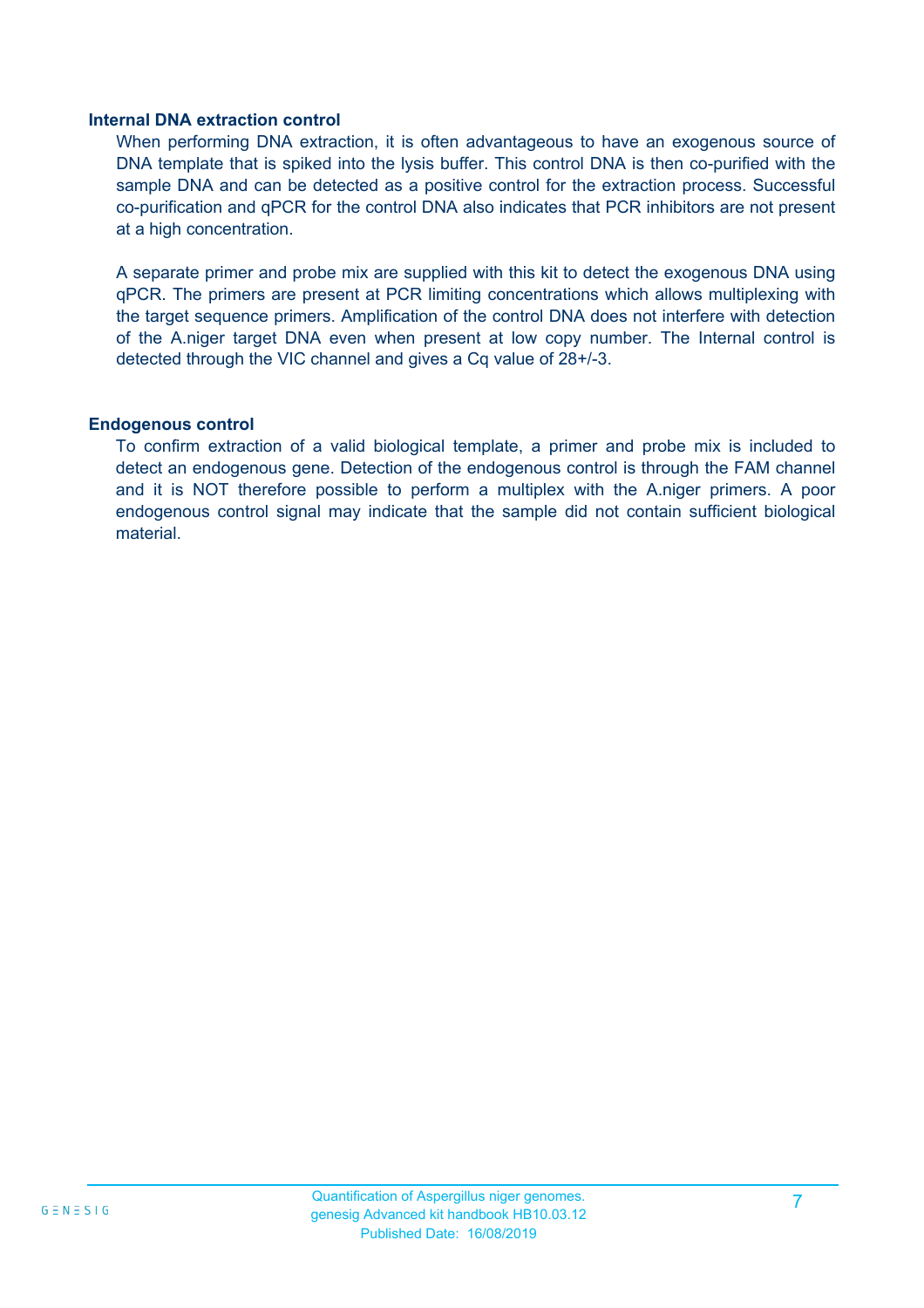### Resuspension protocol

To minimize the risk of contamination with foreign DNA, we recommend that all pipetting be performed in a PCR clean environment. Ideally this would be a designated PCR lab or PCR cabinet. Filter tips are recommended for all pipetting steps.

#### **1. Pulse-spin each tube in a centrifuge before opening.**

This will ensure lyophilised primer and probe mix is in the base of the tube and is not spilt upon opening the tube.

#### **2. Resuspend the primer/probe mixes in the RNase/DNase free water supplied, according to the table below:**

To ensure complete resuspension, vortex each tube thoroughly.

| Component - resuspend in water                       |          |  |
|------------------------------------------------------|----------|--|
| <b>Pre-PCR pack</b>                                  |          |  |
| A.niger primer/probe mix (BROWN)                     | $165$ µl |  |
| Internal extraction control primer/probe mix (BROWN) | $165$ µl |  |
| Endogenous control primer/probe mix (BROWN)          | $165$ µl |  |

### **3. Resuspend the internal control template and positive control template in the template preparation buffer supplied, according to the table below:**

To ensure complete resuspension, vortex each tube thoroughly.

| Component - resuspend in template preparation buffer |  |  |  |
|------------------------------------------------------|--|--|--|
| <b>Pre-PCR heat-sealed foil</b>                      |  |  |  |
| Internal extraction control DNA (BLUE)               |  |  |  |
| <b>Post-PCR heat-sealed foil</b>                     |  |  |  |
| A.niger Positive Control Template (RED) *            |  |  |  |

\* This component contains high copy number template and is a VERY significant contamination risk. It must be opened and handled in a separate laboratory environment, away from the other components.

### DNA extraction

The internal extraction control DNA can be added either to the DNA lysis/extraction buffer or to the DNA sample once it has been resuspended in lysis buffer.

#### **DO NOT add the internal extraction control DNA directly to the unprocessed biological sample as this will lead to degradation and a loss in signal.**

- **1. Add 4µl of the Internal extraction control DNA (BLUE) to each sample in DNA lysis/extraction buffer per sample.**
- **2. Complete DNA extraction according to the manufacturers protocols.**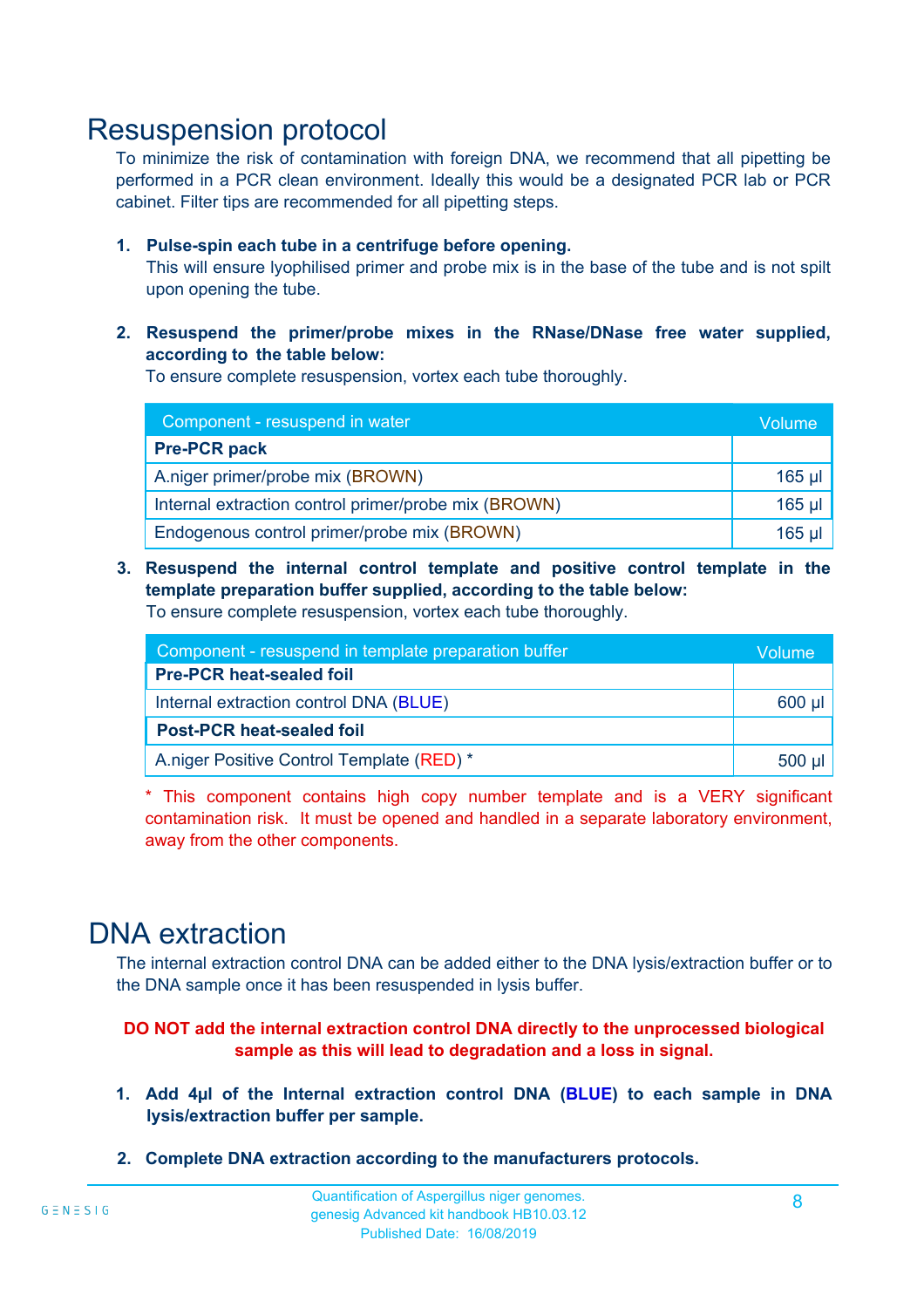# qPCR detection protocol

**1. For each DNA sample prepare a reaction mix according to the table below:** Include sufficient reactions for positive and negative controls.

| Component                                            | <b>Volume</b> |
|------------------------------------------------------|---------------|
| oasig or PrecisionPLUS 2X qPCR Master Mix            | 10 $\mu$      |
| A.niger primer/probe mix (BROWN)                     | 1 µI ,        |
| Internal extraction control primer/probe mix (BROWN) | 1 $\mu$       |
| <b>RNase/DNase free water (WHITE)</b>                | $3 \mu$       |
| <b>Final Volume</b>                                  | 15 ul         |

**2. For each DNA sample prepare an endogenous control reaction according to the table below (Optional):**

**This control reaction will provide useful information regarding the quality of the biological sample.**

| Component                                   | Volume' |
|---------------------------------------------|---------|
| oasig or PrecisionPLUS 2X qPCR Master Mix   | 10 µl   |
| Endogenous control primer/probe mix (BROWN) | 1 µl    |
| <b>RNase/DNase free water (WHITE)</b>       | $4 \mu$ |
| <b>Final Volume</b>                         | $15$ µ  |

- **3. Pipette 15µl of each mix into individual wells according to your qPCR experimental plate set up.**
- **4. Prepare sample DNA templates for each of your samples.**
- **5. Pipette 5µl of DNA template into each well, according to your experimental plate set up.**

For negative control wells use 5µl of RNase/DNase free water. The final volume in each well is 20ul.

**6. If a standard curve is included for quantitative analysis, prepare a reaction mix according to the table below:**

| Component                                 | Volume          |
|-------------------------------------------|-----------------|
| oasig or PrecisionPLUS 2X qPCR Master Mix | 10 <sub>µ</sub> |
| A.niger primer/probe mix (BROWN)          | $1 \mu$         |
| <b>RNase/DNase free water (WHITE)</b>     | $4 \mu$         |
| <b>Final Volume</b>                       | $15$ µ          |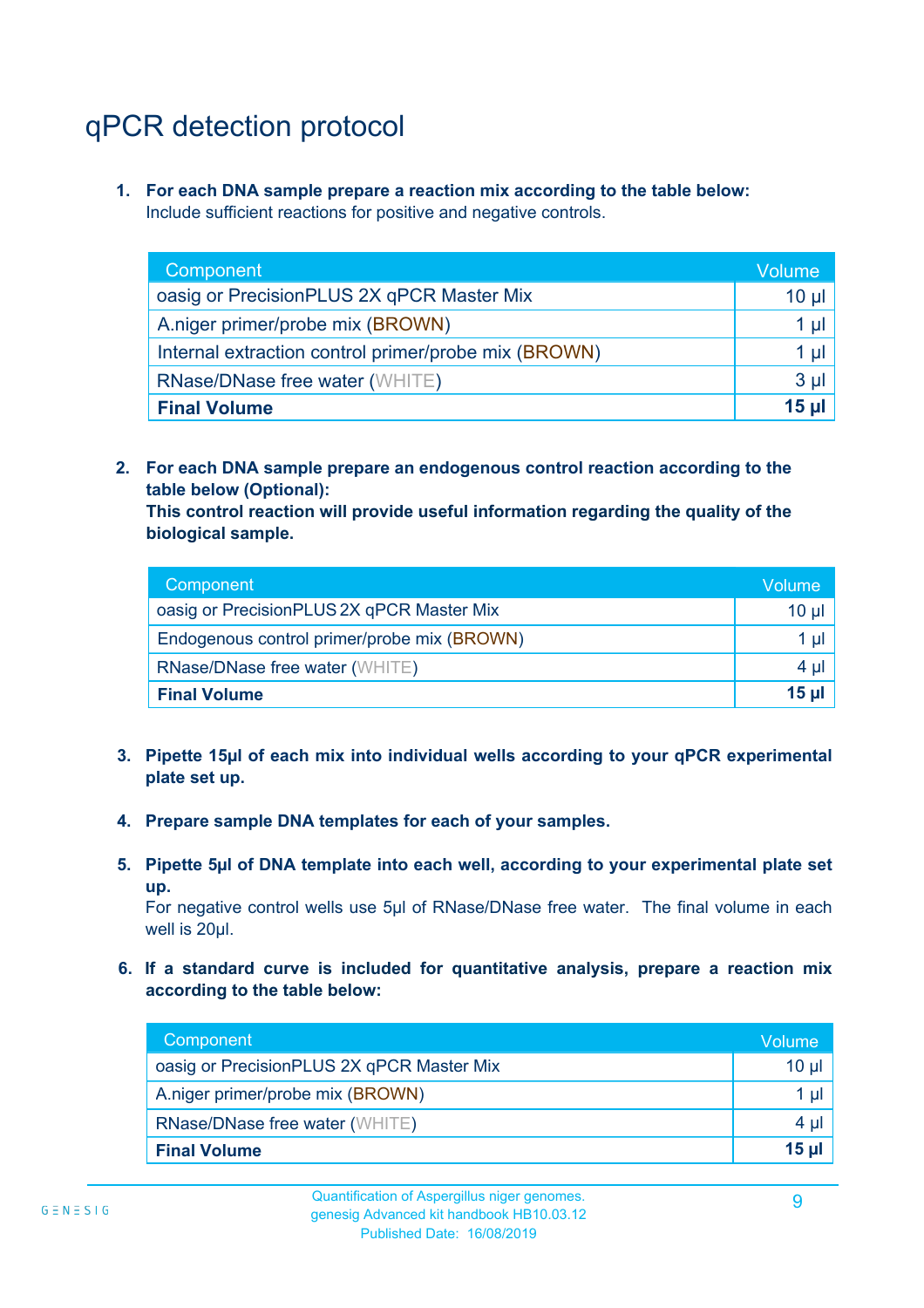#### **7. Preparation of standard curve dilution series.**

- 1) Pipette 90µl of template preparation buffer into 5 tubes and label 2-6
- 2) Pipette 10µl of Positive Control Template (RED) into tube 2
- 3) Vortex thoroughly
- 4) Change pipette tip and pipette 10µl from tube 2 into tube 3
- 5) Vortex thoroughly

Repeat steps 4 and 5 to complete the dilution series International Units No international units

| <b>Standard Curve</b>         | <b>Copy Number</b>     |
|-------------------------------|------------------------|
| Tube 1 Positive control (RED) | $2 \times 10^5$ per µl |
| Tube 2                        | $2 \times 10^4$ per µl |
| Tube 3                        | $2 \times 10^3$ per µl |
| Tube 4                        | $2 \times 10^2$ per µl |
| Tube 5                        | 20 per $\mu$           |
| Tube 6                        | 2 per ul               |

**8. Pipette 5µl of standard template into each well for the standard curve according to your experimental plate set up.**

The final volume in each well is 20µl.

### qPCR amplification protocol

Amplification conditions using oasig or PrecisionPLUS 2X qPCR Master Mix.

|             | <b>Step</b>         | <b>Time</b>     | Temp           |
|-------------|---------------------|-----------------|----------------|
|             | Enzyme activation   | 2 min           | $95^{\circ}$ C |
| Cycling x50 | <b>Denaturation</b> | 10 <sub>s</sub> | $95^{\circ}$ C |
|             | DATA COLLECTION *   | 60 s            | 60 °C          |

\* Fluorogenic data should be collected during this step through the FAM and VIC channels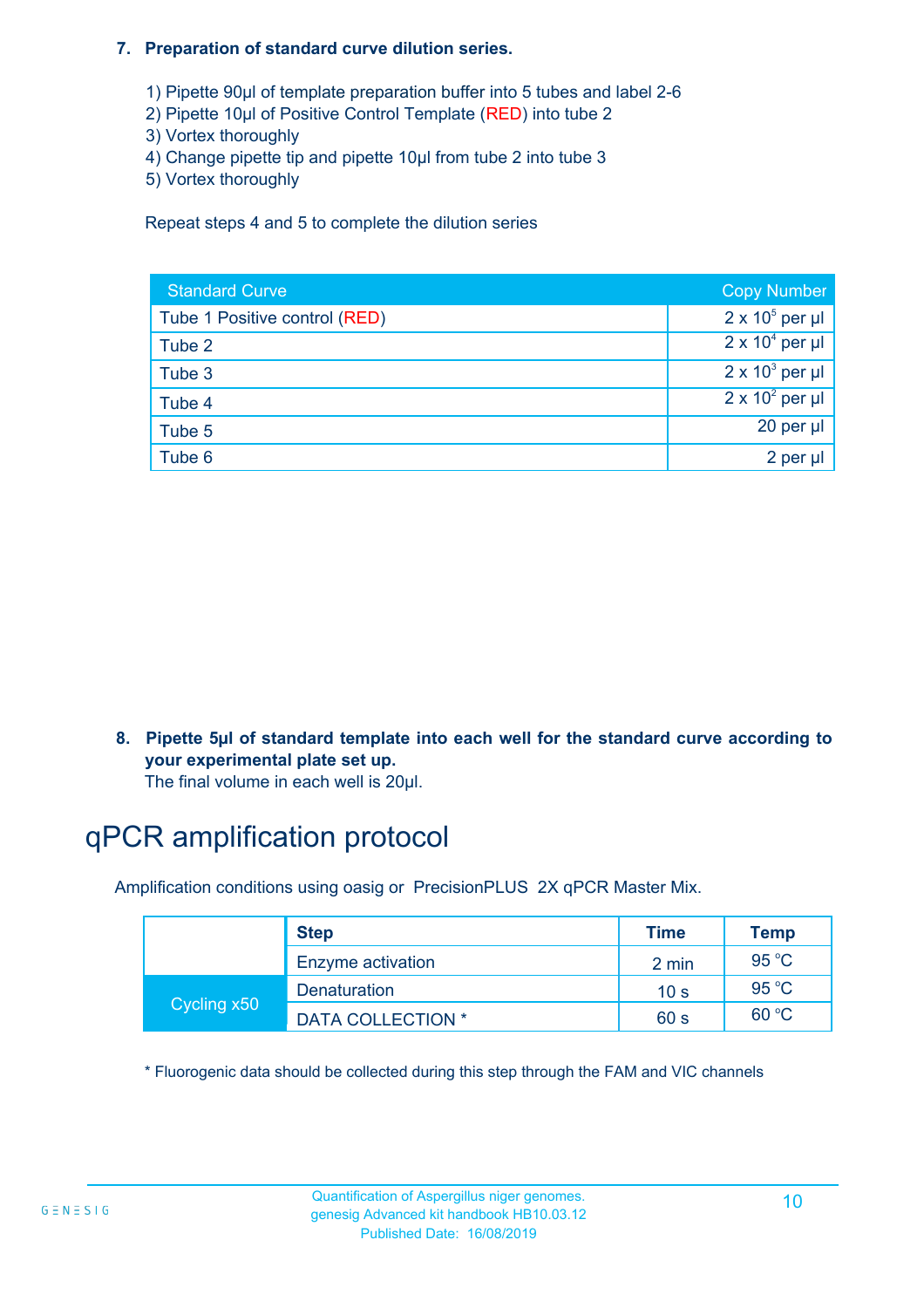# Interpretation of results

| <b>Target</b><br>(FAM) | Internal<br>control<br>(VIC) | <b>Positive</b><br>control | <b>Negative</b><br>control | Interpretation                                                                                                  |
|------------------------|------------------------------|----------------------------|----------------------------|-----------------------------------------------------------------------------------------------------------------|
| $\leq 30$              | $+ / -$                      | ÷                          |                            | <b>POSITIVE QUANTITATIVE RESULT</b>                                                                             |
| > 30                   | ٠                            | ÷                          |                            | calculate copy number<br><b>POSITIVE QUANTITATIVE RESULT</b><br>calculate copy number                           |
| > 30                   |                              | ÷                          |                            | <b>POSITIVE QUALITATIVE RESULT</b><br>do not report copy number as this may<br>be due to poor sample extraction |
|                        | ÷                            | ÷                          |                            | <b>NEGATIVE RESULT</b>                                                                                          |
| $+ / -$                | $+ 1 -$                      | ٠                          | $\leq 35$                  | <b>EXPERIMENT FAILED</b><br>due to test contamination                                                           |
| $+ 1 -$                | $+ / -$                      | ٠                          | $> 35$                     | *                                                                                                               |
|                        |                              | ٠                          |                            | <b>SAMPLE PREPARATION FAILED</b>                                                                                |
|                        |                              |                            | + / -                      | <b>EXPERIMENT FAILED</b>                                                                                        |

Positive control template (**RED**) is expected to amplify between Cq 16 and 23. Failure to satisfy this quality control criterion is a strong indication that the experiment has been compromised.

\*Where the test sample is positive and the negative control is positive with a Cq > 35, the sample must be reinterpreted based on the relative signal strength of the two results:



If the sample amplifies > 5 Cq earlier than the negative control then the sample should be reinterpreted (via the table above) with the negative control verified as negative.



If the sample amplifies < 5 Cq earlier than the negative control then the positive sample result is invalidated and the result should be determined inconclusive due to test contamination. The test for this sample should be repeated.